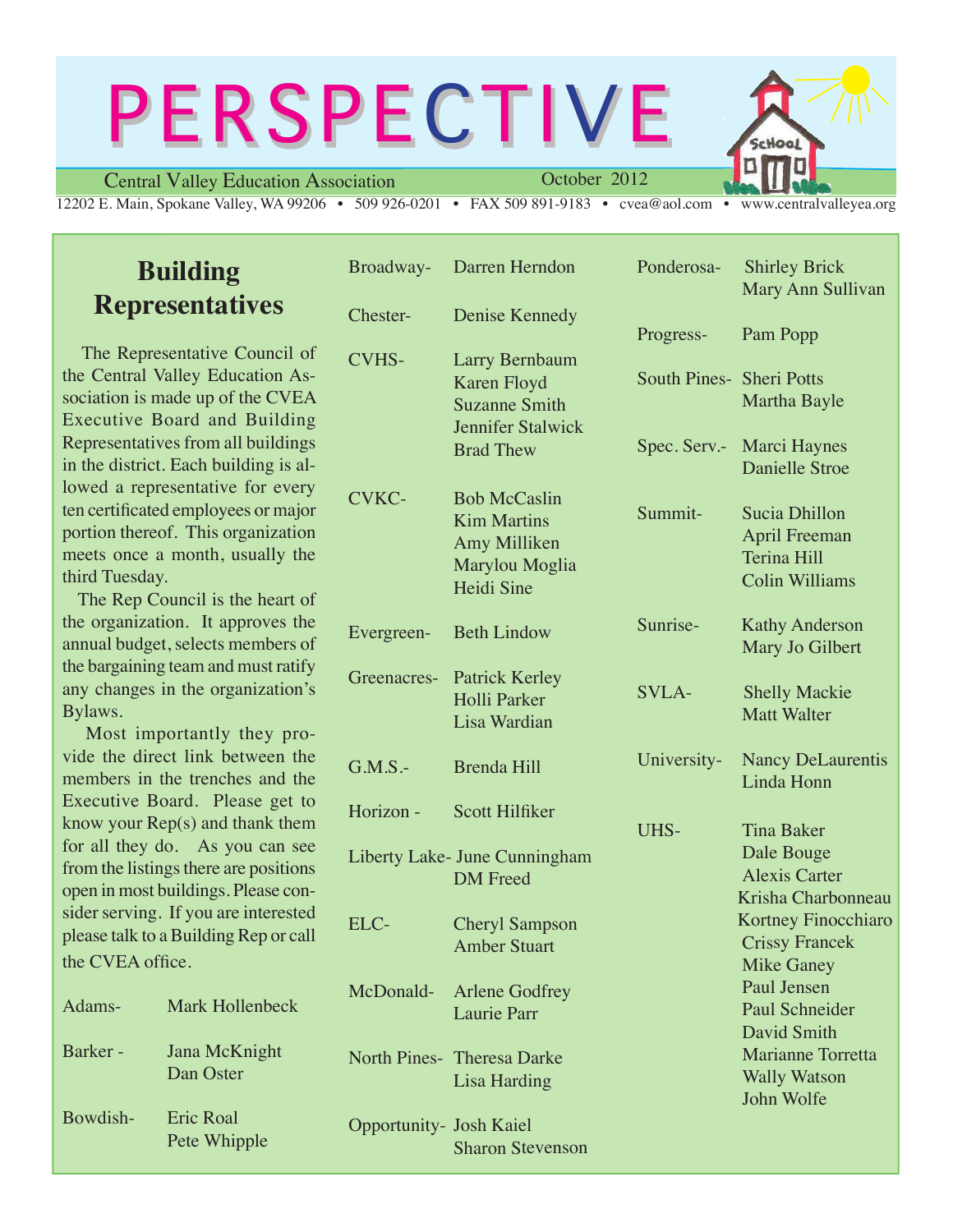# **Teacher Evaluation: What happened?**

 The TPEP grant that launched Central Valley into the "Education Reform" landscape has been good on the local level and a derailed mess on the state level. CVEA, the CV district, and the CVPA made a good faith effort to address the requirements of SB 6696, that sets new standards for teacher and principal evaluation. Early in the process we had agreement on some basic tenants. One of those was the belief that this evaluation system was to support professional growth and not to provide a "gotcha" process. As you know, the legislature aborted the process and became prescriptive on many of the elements that were fundamental to the Pilot. CVSD was not afforded the opportunity to continue the pilot as our framework was not one of the three chosen by the state. However, the rich discussion around quality teaching, generated while we were working on the TPEP, is serving us well as we regroup to address the new framework. Now the state has moved to require the scoring process to use student assessment in specific areas of teacher evaluation. This is in opposition to one of the key agreements from the very beginning between our association and the district. We continue to work to make the new evaluation a tool for professional growth. Stayed tuned...



## **Social Networking: Protect Your Career**

 Social networks are Web-based, online communities that allow individuals to come together to share personal information, photos and other common interests. Examples of social networks include Facebook, MySpace, Twitter and LinkedIn.

 As time goes by, WEA is finding that students, parents and co-workers are all using social networks to keep in touch with family and friends. We do not discourage the use of social networks, but we do want to offer simple suggestions to protect you in your role as an educator.

#### **You should:**

\* Make sure only your friends can view your search listing and profile. Under "Settings," lock all options in "Privacy" to accept "Only Friends."

\* Remove yourself from Google search listings. Facebook profiles now show up in Google search listings, but you can opt out of search entirely to prevent your students from knowing you're on Facebook. In "Privacy," review the "Search Result Content" to limit the information people can see about you. \* Be vigilant about what others post about you. "Untag" photos of yourself that you don't want students or parents to see.

\* Before posting something, ask yourself, "Would I want my (principal, students, parents) to see this?

\* Be careful about linking your Facebook with other social networking sites. If you update your status on a linked Twitter account, it will publish to Facebook where others might see it.

\* Monitor what is being published

about you. If you're concerned that old friends or contacts could include you in online postings without your knowledge, try setting up a Google alert with your name, just to be safe. A Google alert will send you an e-mail anytime you are published. Visit: http://www. google.com/alerts and enter your name to be searched, how often you want to receive the reports and your e-mail address.

\* Sort your friends by lists. If you're friends with your fellow educators and principals, you may want to add them to a school list with restricted viewing abilities. Once you've created your list, go to "Settings," and navigate to the Profile section. From there, you can select "Edit Custom Settings," which will open a field for "Except These People."

\* Use common sense when you're using social media.

#### **Some Don'ts:**

\* Don't accept friend requests from current or potential students or their family members.

\* Don't accept anyone whom you do not know personally as a friend. Just like e-mail, information and photos from sites like Facebook are not fully protected and can be obtained.

\* Don't join groups that may be considered unprofessional or inappropriate, and leave any such group of which you may already be a member.

\* Don't post vulgar or obscene language, materials, photos or links that may be considered inappropriate or unprofessional. If you wouldn't want to see it on the front page of the local newspaper, don't post it.

\* Don't post any negative information about your students, co-workers or school administrators.